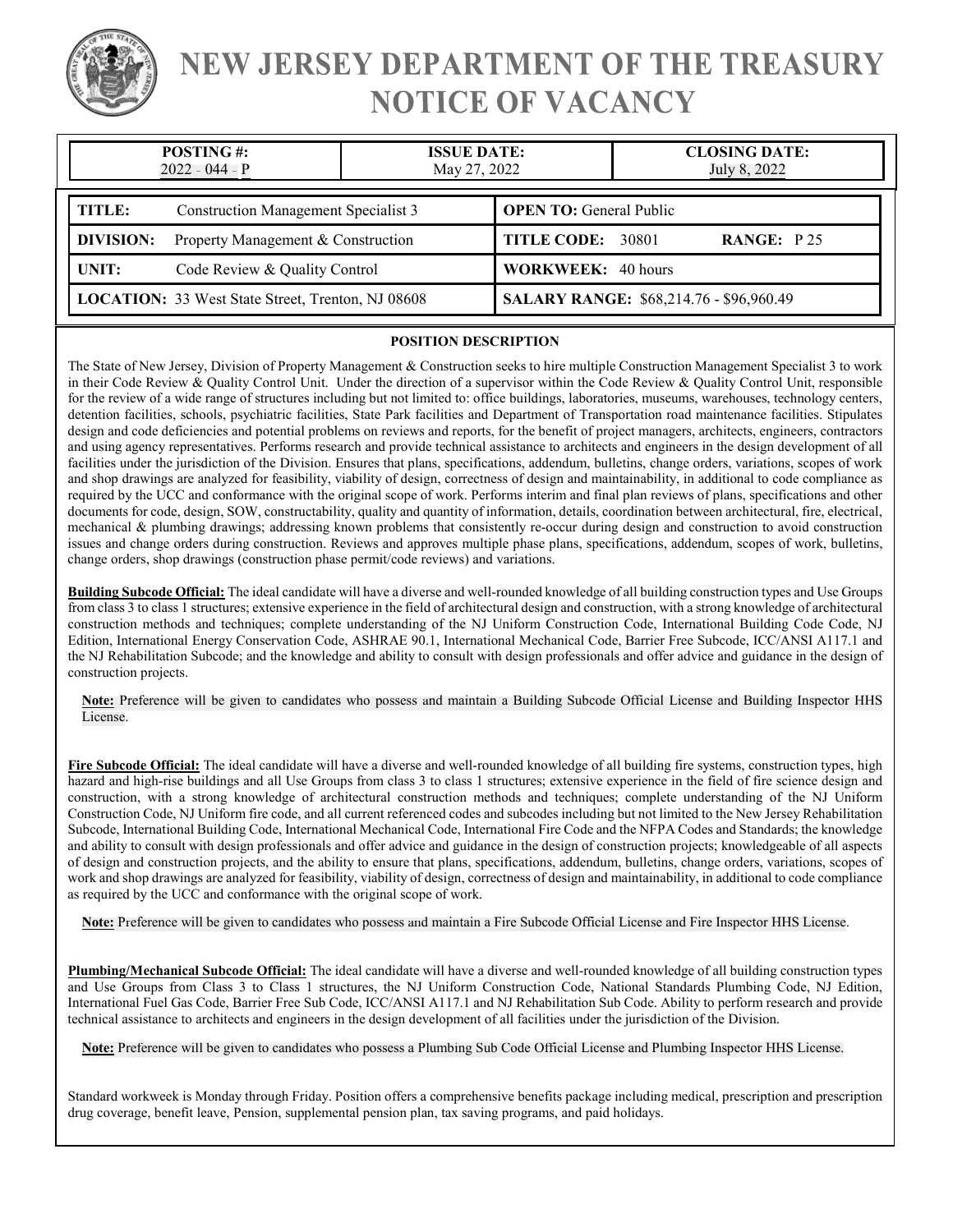

# NEW JERSEY DEPARTMENT OF THE TREASURY **NOTICE OF VACANCY**

## **POSITION REQUIREMENTS**

| <b>Education:</b>                                 | Graduation from an accredited college with a Bachelor's degree.                                                                                                                                                                                                                                                                                                                      |  |  |  |
|---------------------------------------------------|--------------------------------------------------------------------------------------------------------------------------------------------------------------------------------------------------------------------------------------------------------------------------------------------------------------------------------------------------------------------------------------|--|--|--|
| <b>Experience:</b>                                | Three (3) years of experience in the field of architecture, engineering, project management, construction contract<br>management, financial contract management, facilities management, construction quality assurance, or related<br>area involving complex building projects.                                                                                                      |  |  |  |
| Note:                                             | Applicants who do not possess the required education may substitute additional experience as indicated on a<br>year-for-year basis with thirty (30) semester hour credits being equal to one (1) year of experience.                                                                                                                                                                 |  |  |  |
|                                                   | A Master's degree in a specialty area related to construction may be substituted for one (1) year of required<br>experience.<br>Possession of a valid Architect's License issued by the Board of Architects and Certified Landscape Architects                                                                                                                                       |  |  |  |
|                                                   | may be substituted for two (2) years of required experience.                                                                                                                                                                                                                                                                                                                         |  |  |  |
|                                                   | Possession of a valid Professional Engineer's License issued by the State Board of Professional Engineers and<br>Land Surveyors may be substituted for two (2) years of required experience.                                                                                                                                                                                         |  |  |  |
|                                                   | Possession of a valid New Jersey Uniform Construction Code License issued by the New Jersey Department of<br>Community Affairs may be substituted for one (1) year of required experience.                                                                                                                                                                                           |  |  |  |
| License:                                          | Appointees must possess a driver's license valid in New Jersey in order to perform the essential duties of the<br>position.                                                                                                                                                                                                                                                          |  |  |  |
| <b>Note to current</b><br><b>State employees:</b> | Open to full-time employees who have permanent status in a competitive title and who meet the requirements<br>listed below. This is not a promotional announcement. Appointments resulting from this posting will be made in<br>accordance with Civil Services rules and regulations and may result in a forfeiture of rights to any promotional<br>lists in the former office/unit. |  |  |  |
| Provisional<br>Appointment:                       | Appointee will serve provisionally pending an examination. In order to become permanent in this title, you must<br>file for and successfully pass a Civil Service Commission open-competitive examination and be reachable for<br>appointment in the resultant list, followed by a four (4) month working test period.                                                               |  |  |  |
| <b>IMPORTANT NOTES</b>                            |                                                                                                                                                                                                                                                                                                                                                                                      |  |  |  |
| <b>Veteran's Preference:</b>                      | Veterans must provide proof of New Jersey Veteran's Preference with their initial application by including a copy<br>of their New Jersey Civil Service Commission Notification of Veteran's Status. For more information, please<br>visit: http://www.state.nj.us/csc/seekers/veterans.                                                                                              |  |  |  |
| <b>Starting Salary:</b>                           | In accordance with CSC rules and regulations, new appointments will be limited to a starting salary between<br>Step 1 and Step 4 of the salary range. Current State employees' salary will be calculated and made in accordance<br>with CSC rules and regulations.                                                                                                                   |  |  |  |
| <b>Foreign Degrees:</b>                           | Degrees and/or transcripts issued by a college or university outside of the Unites States must be evaluated for<br>accreditation by a reputable evaluation service at your expense. The evaluation must be included with your<br>application submission. Failure to submit the required evaluation may result in an ineligibility determination.                                     |  |  |  |
| <b>Residency:</b>                                 | In accordance with the New Jersey First Act, P.L. 2011, c.70, new public employees are required to establish and<br>maintain principle residence in New Jersey within one (1) year of employment. For more information, please<br>visit: https://nj.gov/labor/lwdhome/njfirst/NJFirst.html.                                                                                          |  |  |  |
| <b>Work Authorization:</b>                        | Applicants must possess acceptable work authorization in the United States in accordance with United States<br>Citizenship and Immigration Services and Department of Homeland Security regulations. Candidates on student<br>visas, F1 visas, or H1B visas are not eligible for employment at this time.                                                                            |  |  |  |
|                                                   |                                                                                                                                                                                                                                                                                                                                                                                      |  |  |  |